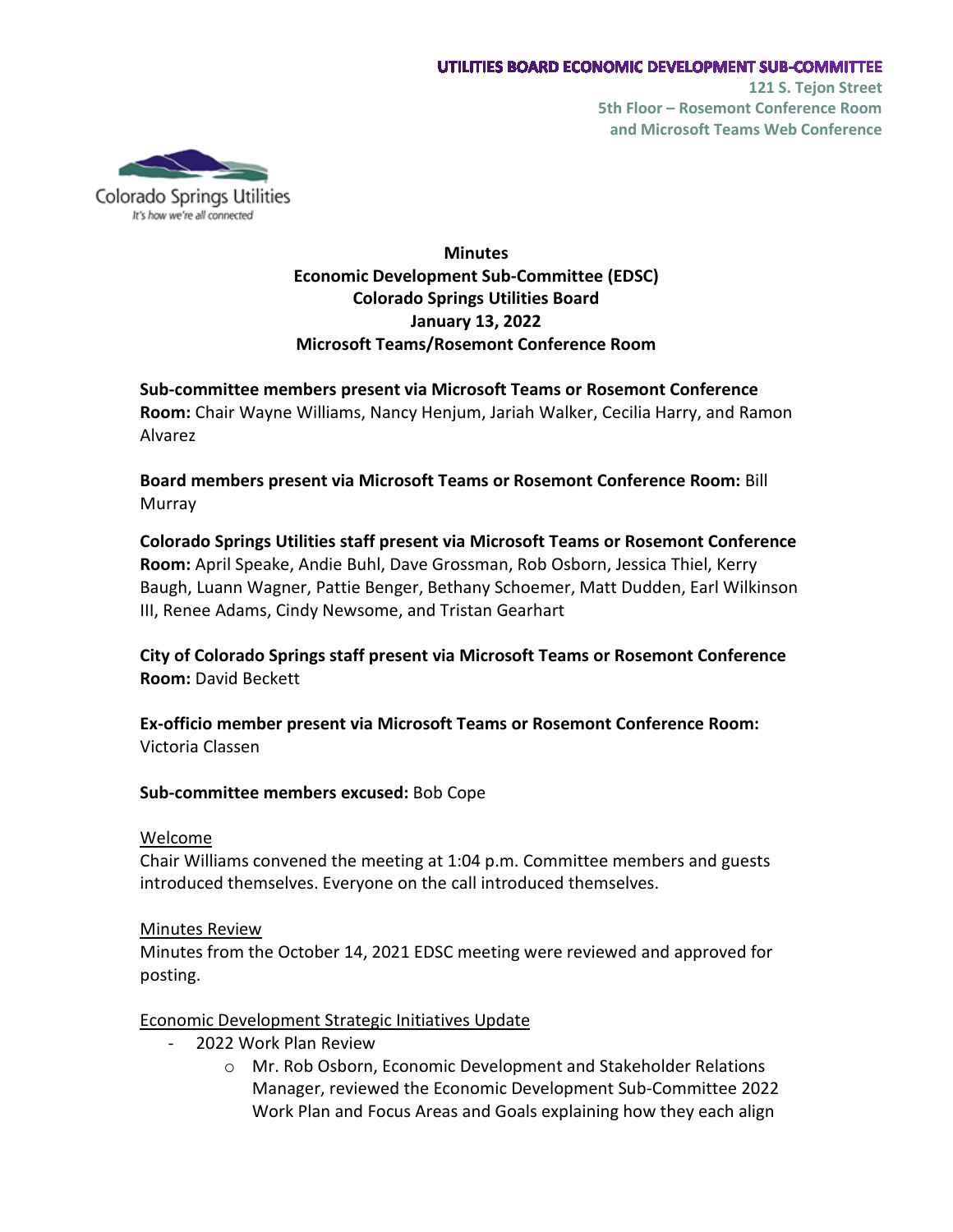with the Strategic Vision.

- Dashboard Review
	- o Mr. Osborn explained 2021 year-end data on the dashboard client tracker and discussed how the Office of Economic Development (OED) analyzes this information.

# Community Investment Funding Recommendations

- Community Investment Policy and Programs
	- o Mr. Osborn gave an overview of Springs Utilities' Community Investment Programs and explained the guidelines from the organization's Policy Manual: Affordable Housing (G-10) and Community Support (G-11).
- 2021 Expenditures and 2022 Approved Budget Mr. Osborn discussed the approved 2022 Community Investment budget and 2021 expenditures report.
- Economic Development Grant Funding Process
	- o Mr. Osborn listed and explained the categories for Economic Development funding uses at Springs Utilities:
		- **Business direct capital grants**
		- Small business efficiency and conservation capital
		- **Nonprofit business organization program support**
	- o Mr. Osborn provided a summary of the 2021 program funding distributions and an overview of the granting funding process at Springs Utilities. He said beginning February 1, 2022, Springs Utilities will open funding applications and then review proposals, verify merits, and provide written recommendations for program fund distribution by March 1, 2022. Then, OED will distribute funds by March 31, 2022, and provide a list of recipients with summary of uses by the April 14, 2022 at EDSC meeting.

# Follow-Up: Small Business Revenue

• Mr. Osborn provided a follow-up from the last EDSC meeting. He provided information about small business revenue, based on small businesses with revenue less than \$50,000. He said Springs Utilities serves approximately 13,650 businesses under this designation that equates to roughly \$85 million of revenue, or about 21%.

# New Business

On behalf of Sub-Committee Member Nancy Henjum, Committee Chair Wayne Williams requested to change the day and time of future EDSC meetings to Fridays from 8:30 a.m. to 10 a.m. The committee agreed to this change.

Utilities Board Member Bill Murray requested to invite Ms. Johnna Kleymeyer, Colorado Springs Chamber and EDC President and Chief Executive Officer, to the next EDSC meeting to discuss her success in economic development.